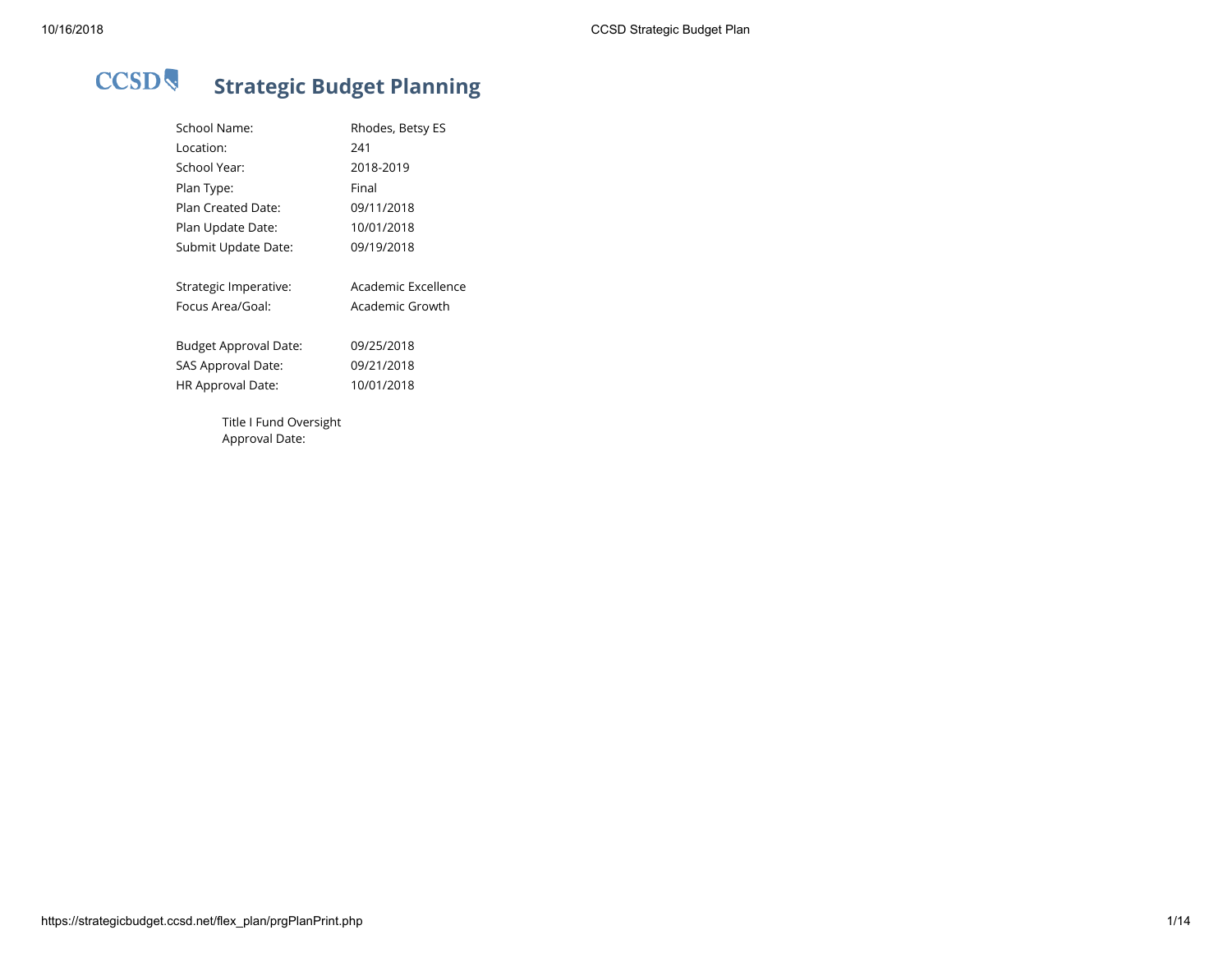# **1. Student Enrollment**

| $\mathsf{No}.$ | Grade              | Enrollment |
|----------------|--------------------|------------|
| $\mathbf{1}$   | ECSE               | 39         |
| $\overline{2}$ | К                  | 87         |
| $\mathsf 3$    | 1 <sup>th</sup>    | 90         |
| $\overline{4}$ | 2th                | 99         |
| 5              | 3th                | 90         |
| $\,$ 6 $\,$    | 4th                | 103        |
| $\overline{7}$ | 5th                | 116        |
| $\,8\,$        | K-5 Total          | 585        |
| $\mathsf 9$    | Self Contained     | 11         |
| $10$           | <b>Grand Total</b> | 635        |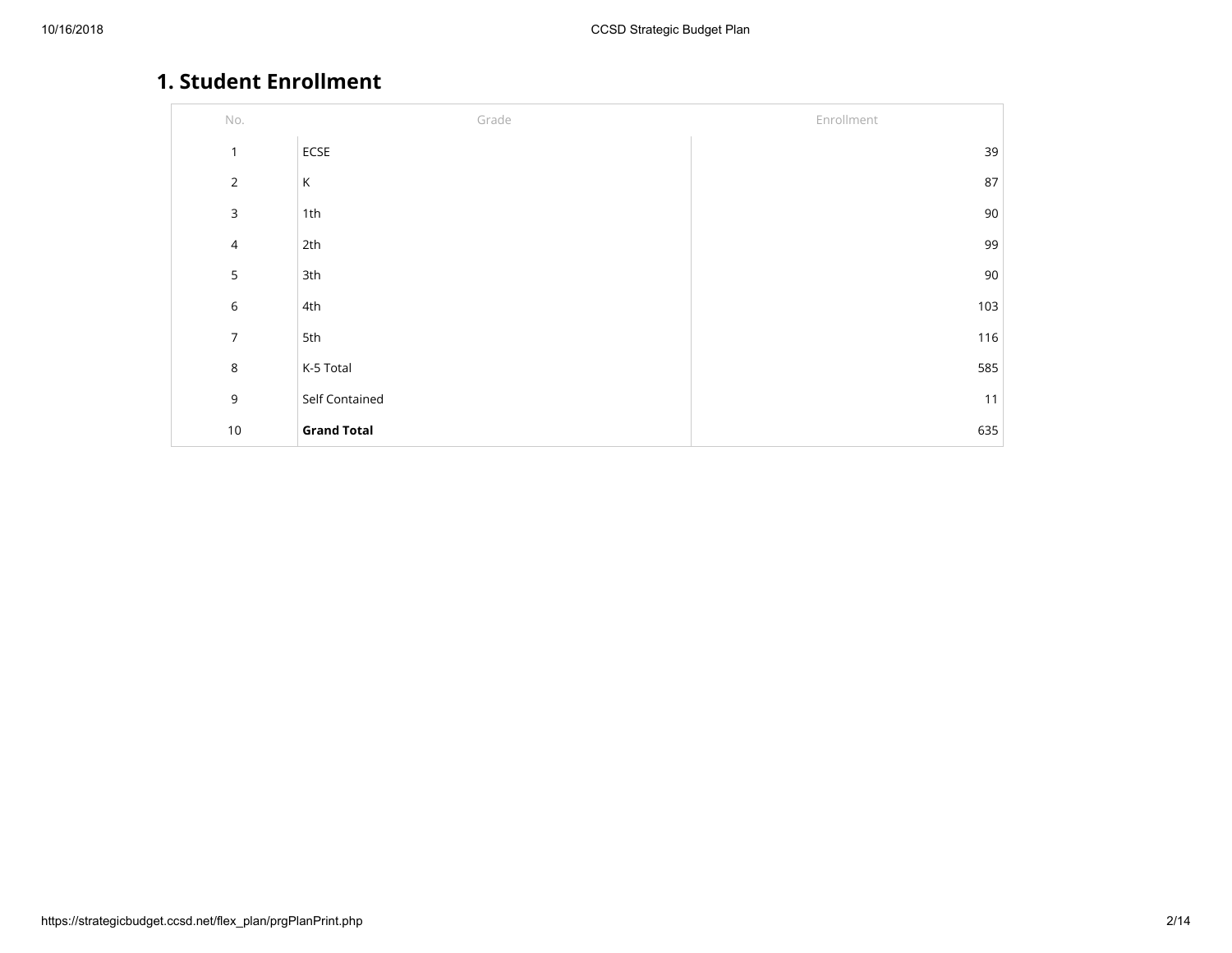# **2. Allocations**

# **2.1 Administrative**

| No.          | Position                 | Allocated FTE |
|--------------|--------------------------|---------------|
|              | 7050 - ELE AST PRINC     | 1.00          |
| 2            | 7000 - ELE PRINC (9 MOS) | 1.00          |
| <b>Total</b> |                          |               |

# **2.2 Licensed**

| No.            | Position                | Grade          | Enrollment | Ratio | FTE Calculated | FTE (Whole) | FTE Diff | Adjusted | Allocated FTE |
|----------------|-------------------------|----------------|------------|-------|----------------|-------------|----------|----------|---------------|
| $\mathbf{1}$   | 1000 - KDG 1 AM/1 PM    | K              | 87         | 21.0  | 4.14           | 4.00        | 0.14     | 0.00     | 4.00          |
| $\overline{2}$ | 1010 - GRADE 1          | 1              | 90         | 20.0  | 4.50           | 4.00        | 0.50     | 0.00     | 4.00          |
| 3              | 1020 - GRADE 2          | 2              | 99         | 20.0  | 4.95           | 4.00        | 0.95     | 0.00     | 4.00          |
| 4              | 1030 - GRADE 3          | 3              | 90         | 23.0  | 3.91           | 3.00        | 0.91     | 0.00     | 3.00          |
| 5              | 1040 - GRADE 4          | $\overline{4}$ | 103        | 33.5  | 3.07           | 3.00        | 0.07     | 0.00     | 3.00          |
| 6              | 1050 - GRADE 5          | 5              | 116        | 33.5  | 3.46           | 3.00        | 0.46     | 0.00     | 3.00          |
| $\overline{7}$ |                         | <b>DISCRE</b>  |            |       | 3.03           | 3.00        | 0.03     | 0.00     | 3.00          |
| 8              | 1100 - ART, ELEM        |                |            |       | 0.00           | 1.00        | 0.00     | 0.00     | 1.00          |
| 9              | 1250 - MUSIC, ELEM      |                |            |       | 0.00           | 1.00        | 0.00     | 0.00     | 1.00          |
| 10             | 1260 - PHYSICAL ED      |                |            |       | 0.00           | 1.00        | 0.00     | 0.00     | 1.00          |
| 11             | 1400 - HUMANITIES, ELEM |                |            |       | 0.00           | 0.00        | 0.00     | 0.00     | 0.00          |
| 12             | 8000 - COUNSELOR/ELE    |                |            |       | 0.00           | 1.00        | 0.00     | 0.00     | 1.00          |
| 13             | 8040 - LIBRARY ELE      |                |            |       | 0.00           | 1.00        | 0.00     | 0.00     | 1.00          |
| Total          |                         |                |            |       |                | 29.00       |          | 0.00     | 29.00         |

# **2.3 Support Sta**

| No. | Position             | Grade | Month | Entitle Hours | Adjusted Hours |
|-----|----------------------|-------|-------|---------------|----------------|
|     | 0179 - PE INSTR ASST | 40    |       | 6.0           | 6.U            |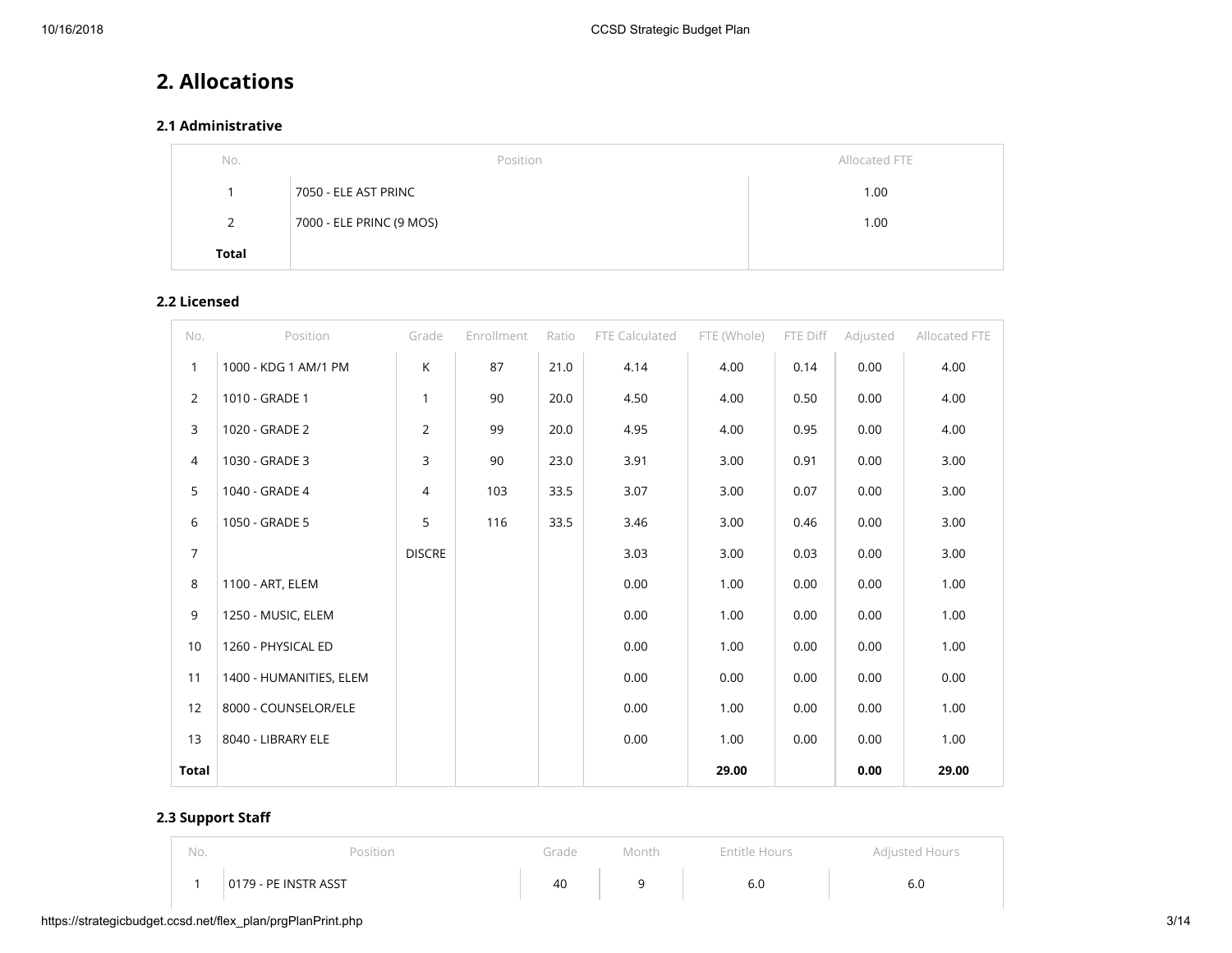| No.            | Position                 | Grade | Month | Entitle Hours | Adjusted Hours |
|----------------|--------------------------|-------|-------|---------------|----------------|
| $\overline{2}$ | 1555 - COMPUTER TECH I   | 52    | 10    | 4.0           | 4.0            |
| $\overline{3}$ | 0310 - SCH OFFICE MANAGE | 50    | 11    | 8.0           | 8.0            |
| $\overline{4}$ | 0143 - ELEM SCHOOL CLERK | 46    | 11    | 8.0           | 8.0            |
| 5              | 0123 - OFFICE SPEC II    | 45    | 11    | 0.0           | 0.0            |
| 6              | 0090 - FRST AID/SFTY AST | 43    | 9     | 6.0           | 6.0            |
| $\overline{7}$ | 0100 - SCHOOL AIDE       | 40    | 10    | 7.0           | 7.0            |
| 8              | 0105 - LIBRARY AIDE      | 40    | 9     | 4.1           | 4.1            |
| 9              | 8110 - HD CUST I         | 47    | 12    | 8.0           | 8.0            |
| 10             | 8040 - CUSTODIAN         | 43    | 12    | 15.0          | 15.0           |
| 11             | 8041 - TEMP CUSTODIAN    | 43    | 12    |               |                |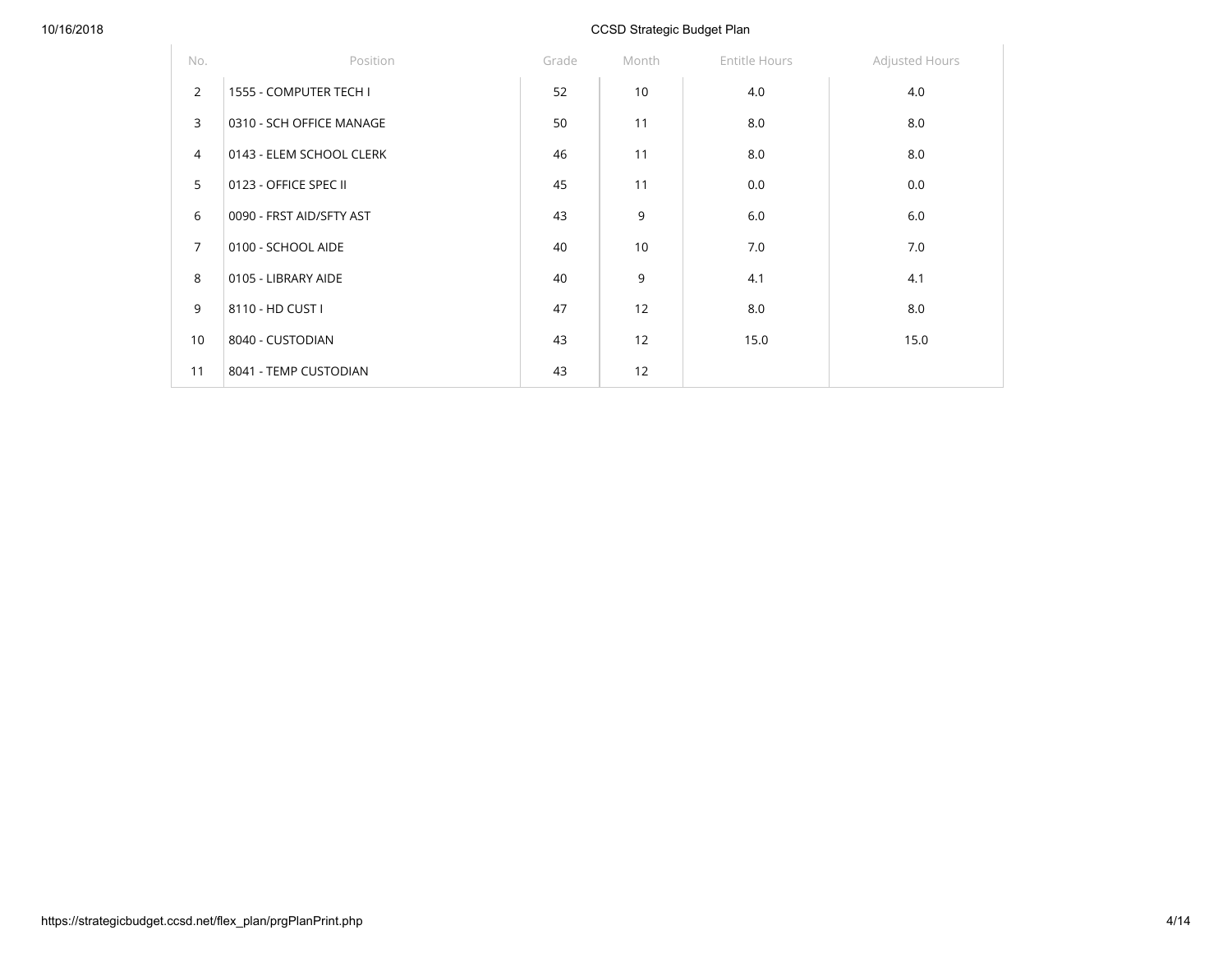# **3. Budgets**

| No.                  | Type       | SUB Code Grade |               | Position                        |             | Enrollment Ratio Calculated Allocated |      | Rate | Amount         | Description |
|----------------------|------------|----------------|---------------|---------------------------------|-------------|---------------------------------------|------|------|----------------|-------------|
| <b>GENERAL FUND</b>  |            |                |               |                                 |             |                                       |      |      |                |             |
| Administrative       |            |                |               |                                 |             |                                       |      |      |                |             |
| $\mathbf{1}$         | PCS        |                |               | 7000 - ELE PRINC<br>$(9$ MOS)   |             | 1.00                                  | 1.00 |      | \$144,830.68   |             |
| $\overline{2}$       | PCS        |                |               | 7050 - ELE AST<br>PRINC         |             | 1.00                                  | 1.00 |      | \$120,325.85   |             |
| <b>Total</b>         |            |                |               |                                 |             |                                       | 2.0  |      | \$265,156.53   |             |
| Licensed             |            |                |               |                                 |             |                                       |      |      |                |             |
| 1                    | PCS        |                | <b>DISCRE</b> |                                 |             | 3.03                                  | 3.00 |      | \$239,499.39   |             |
| $\overline{2}$       | PCS        |                | $\mathsf K$   | 1000 - KDG                      | 87 21.00    | 4.14                                  | 4.00 |      | \$319,332.52   |             |
| 3                    | PCS        |                | $\mathbf{1}$  | 1010 - GRADE 1                  | 90   20.00  | 4.50                                  | 4.00 |      | \$319,332.52   |             |
| 4                    | <b>PCS</b> |                | 2             | 1020 - GRADE 2                  | 99 20.00    | 4.95                                  | 4.00 |      | \$319,332.52   |             |
| 5                    | <b>PCS</b> |                | 3             | 1030 - GRADE 3                  | 90   23.00  | 3.91                                  | 3.00 |      | \$239,499.39   |             |
| 6                    | <b>PCS</b> |                | 4             | 1040 - GRADE 4                  | $103$ 33.50 | 3.07                                  | 3.00 |      | \$239,499.39   |             |
| 7                    | PCS        |                | 5             | 1050 - GRADE 5                  | 116 33.50   | 3.46                                  | 3.00 |      | \$239,499.39   |             |
| 8                    | <b>PCS</b> |                |               | 1100 - ART,<br><b>ELEM</b>      |             | 1.00                                  | 1.00 |      | \$79,833.13    |             |
| 9                    | <b>PCS</b> |                |               | 1250 - MUSIC,<br><b>ELEM</b>    |             | 1.00                                  | 1.00 |      | \$79,833.13    |             |
| 10                   | PCS        |                |               | 1260 - PHYSICAL<br>ED           |             | 1.00                                  | 1.00 |      | \$79,833.13    |             |
| 11                   | <b>PCS</b> |                |               | $1400 -$<br>HUMANITIES,<br>ELEM |             | 0.00                                  | 0.00 |      | \$0.00         |             |
| 12                   | PCS        |                |               | $8000 -$<br>COUNSELOR/ELE       |             | 1.00                                  | 1.00 |      | \$79,833.13    |             |
| 13                   | PCS        |                |               | 8040 - LIBRARY<br><b>ELE</b>    |             | 1.00                                  | 1.00 |      | \$79,833.13    |             |
| Subtotal             |            |                |               |                                 |             |                                       | 29.0 |      | \$2,315,160.77 |             |
| <b>Support Staff</b> |            |                |               |                                 |             |                                       |      |      |                |             |
| $\mathbf{1}$         | PCS        |                |               | 0090 - FRST<br>AID/SFTY AST     |             | 6.00                                  | 6.00 |      | \$30,391.79    |             |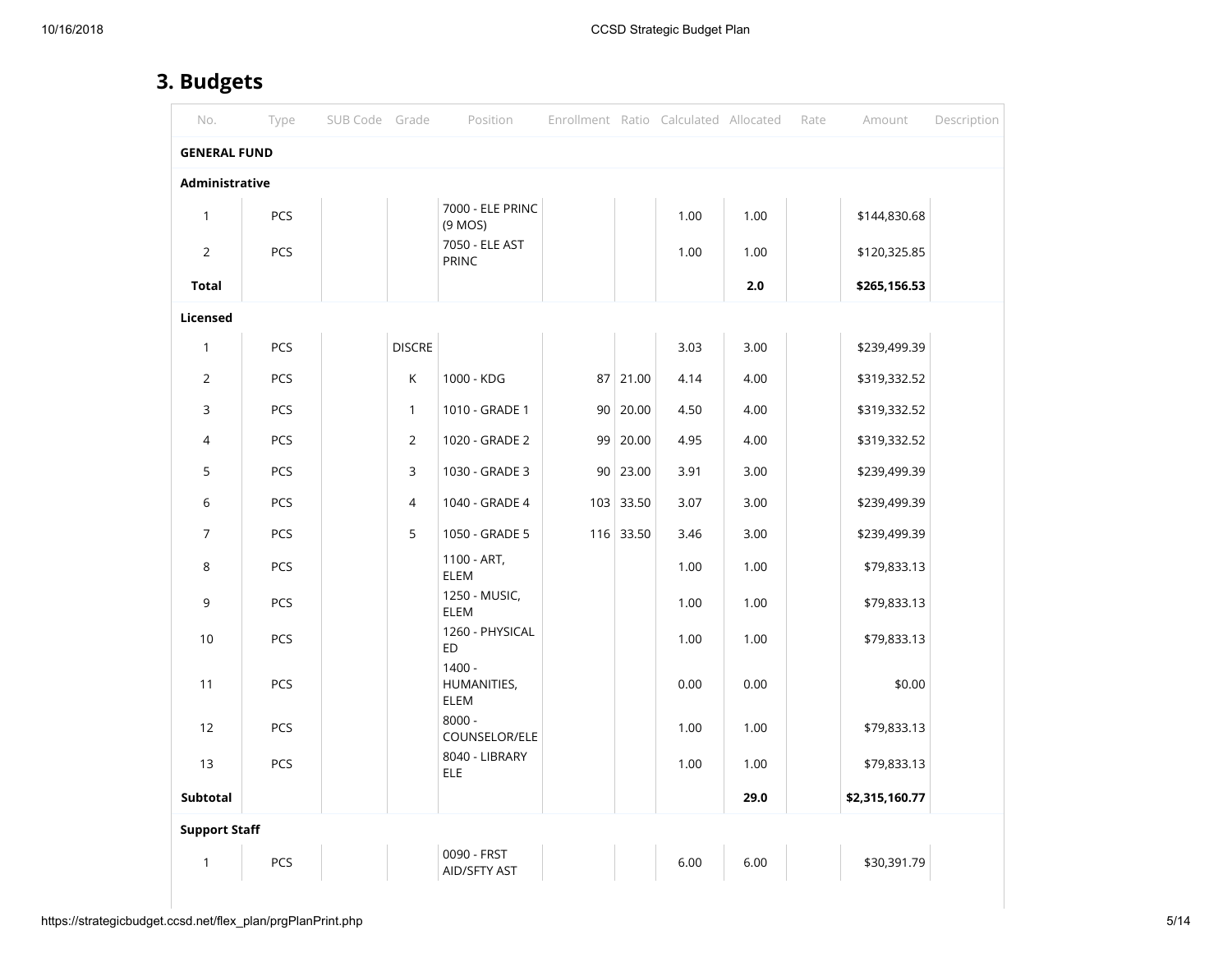$\sim$ 

## 10/16/2018 CCSD Strategic Budget Plan

| No.               | Type      | SUB Code Grade | Position                                     |     | Enrollment Ratio Calculated Allocated |         | Rate    | Amount       | Description           |
|-------------------|-----------|----------------|----------------------------------------------|-----|---------------------------------------|---------|---------|--------------|-----------------------|
| $\overline{2}$    | PCS       |                | 0100 - SCHOOL<br><b>AIDE</b>                 |     | 7.00                                  | 7.00    |         | \$33,570.82  |                       |
| 3                 | PCS       |                | 0105 - LIBRARY<br><b>AIDE</b>                |     | 5.00                                  | 5.00    |         | \$23,372.84  |                       |
| $\overline{4}$    | PCS       |                | 0123 - OFFICE<br>SPEC II                     |     | 0.00                                  | 0.00    |         | \$0.00       |                       |
| 5                 | PCS       |                | 0143 - ELEM<br>SCHOOL CLERK                  |     | 8.00                                  | 8.00    |         | \$53,086.22  |                       |
| 6                 | PCS       |                | 0179 - PE INSTR<br><b>ASST</b>               |     | 6.00                                  | 6.00    |         | \$27,493.64  |                       |
| $\overline{7}$    | PCS       |                | 0310 - SCH<br><b>OFFICE MANAGE</b>           |     | 8.00                                  | 8.00    |         | \$64,355.97  |                       |
| 8                 | PCS       |                | $1555 -$<br><b>COMPUTER</b><br><b>TECH I</b> |     | 4.00                                  | 4.00    |         | \$27,457.70  |                       |
| 9                 | PCS       |                | $8040 -$<br>CUSTODIAN                        |     | 15.00                                 | 15.00   |         | \$92,130.55  |                       |
| 10                | PCS       |                | 8041 - TEMP<br>CUSTODIAN                     |     | 0.00                                  | 0.00    |         | \$0.00       |                       |
| 11                | PCS       |                | 8110 - HD CUST I                             |     | 8.00                                  | 8.00    |         | \$60,072.57  |                       |
| Subtotal          |           |                |                                              |     |                                       | 67.0    |         | \$411,932.10 |                       |
| <b>Supplies</b>   |           |                |                                              |     |                                       |         |         |              |                       |
| $\mathbf{1}$      | SPLY      |                |                                              | 635 |                                       |         | \$84.47 | \$53,638.45  |                       |
| Subtotal          |           |                |                                              |     |                                       | 0.0     |         | \$53,638.45  |                       |
| Add-on            |           |                |                                              |     |                                       |         |         |              |                       |
| Subtotal          |           |                |                                              |     |                                       | $0.0\,$ |         | \$0.00       |                       |
| <b>Carry Over</b> |           |                |                                              |     |                                       |         |         |              |                       |
| $\mathbf{1}$      | CARRYOVER |                |                                              |     |                                       |         |         |              | \$2,036.86 Carry Over |
| Subtotal          |           |                |                                              |     |                                       | 0.0     |         | \$2,036.86   |                       |

**Budget Cuts**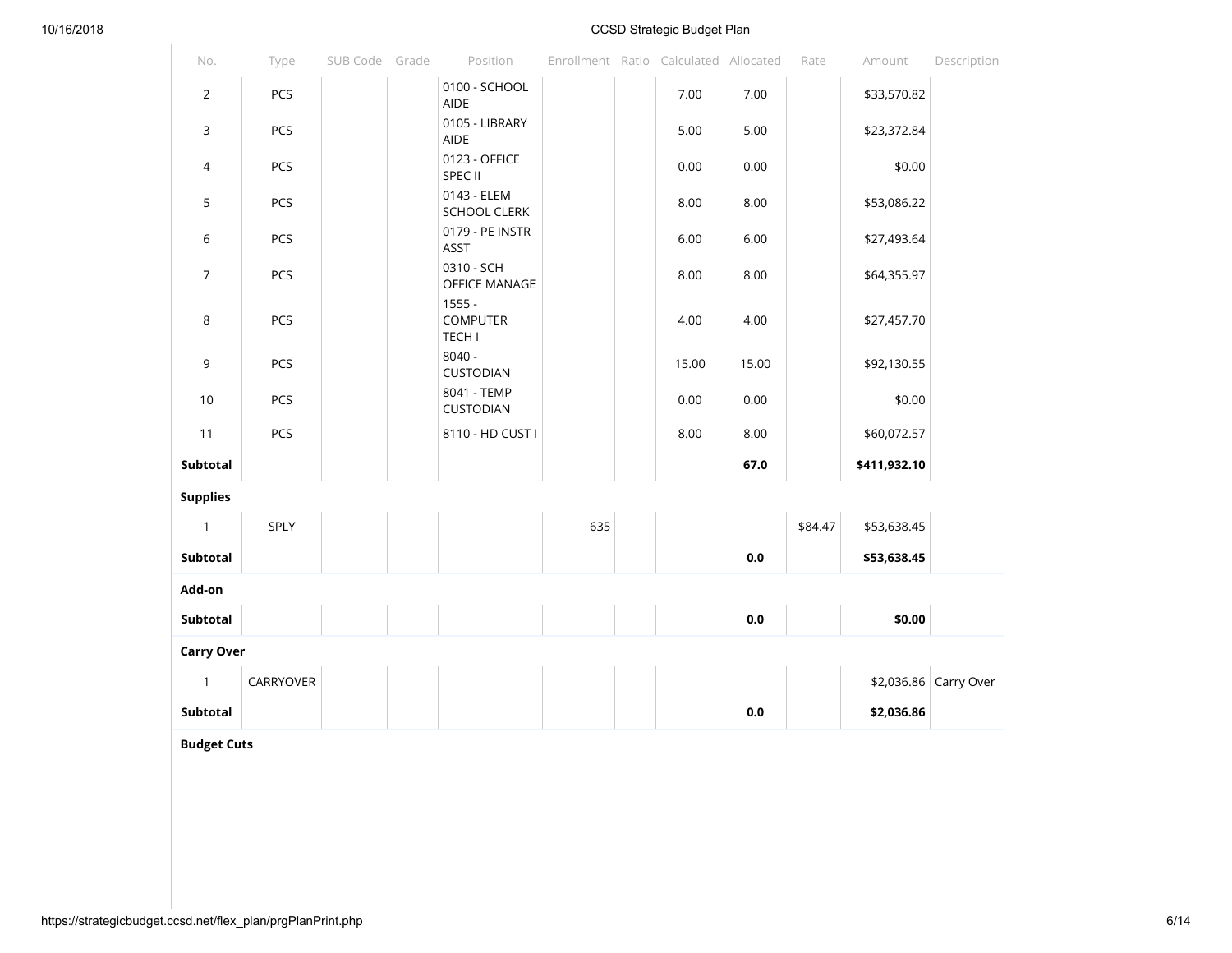$\sim$ 

## 10/16/2018 CCSD Strategic Budget Plan

| No.                               | Type             | SUB Code Grade | Position |     | Enrollment Ratio Calculated Allocated |         | Rate     | Amount               | Description                                                                                                                                  |
|-----------------------------------|------------------|----------------|----------|-----|---------------------------------------|---------|----------|----------------------|----------------------------------------------------------------------------------------------------------------------------------------------|
| $\mathbf{1}$                      | <b>BUDGETCUT</b> |                |          | 585 |                                       |         |          | (\$79,460.55)        | Balance of<br>Licensed<br>Collective<br>Bargaining<br>Impact<br>$(CBI)$ :<br>Elementary<br>$-585$<br>students at<br>the rate of<br>\$135.83. |
| Subtotal                          |                  |                |          |     |                                       | $0.0\,$ |          | ( \$79,460.55)       |                                                                                                                                              |
| <b>Total</b><br><b>Allocation</b> |                  |                |          |     |                                       | 98.0    |          | \$2,968,464.16       |                                                                                                                                              |
| <b>TITLE I</b>                    |                  |                |          |     |                                       |         |          |                      |                                                                                                                                              |
| 1                                 |                  |                |          | 267 |                                       |         | \$230.00 | \$61,410.00 Tier III |                                                                                                                                              |
| <b>Total</b>                      |                  |                |          |     |                                       | $0.0\,$ |          | \$61,410.00          |                                                                                                                                              |
| Grand<br><b>Total</b>             |                  |                |          |     |                                       | 98.0    |          | \$3,029,874.16       |                                                                                                                                              |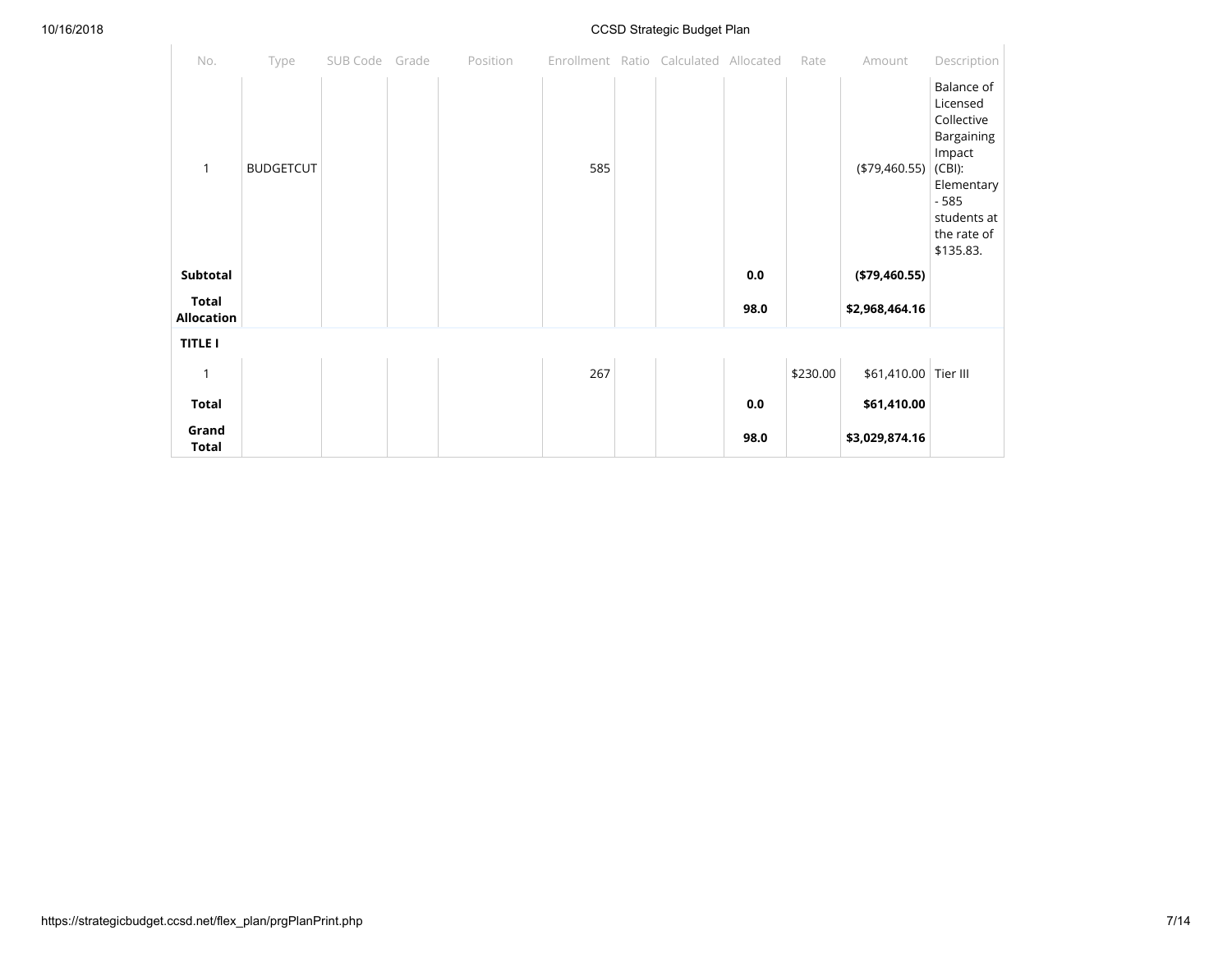# **4. Strategic Budget Plan**

# **4.1 General Fund**

#### **4.1.1 Plan Summary**

| No.                     | Category                    | <b>FTE</b> | FTE(%) | Cost           | Cost(%) |
|-------------------------|-----------------------------|------------|--------|----------------|---------|
| $\overline{\mathbf{A}}$ | Administrator               | 2.00       | 4.88   | \$265,156.53   | 8.18    |
| 2                       | Licensed                    | 39.00      | 95.12  | \$2,315,160.77 | 71.41   |
| 3                       | Support Staff               |            |        | \$327,530.74   | 10.1    |
| $\overline{4}$          | <b>Additional Personnel</b> |            |        | \$14,300.00    | 0.44    |
| 5                       | Supply and Services         |            |        | \$46,316.00    | 1.43    |
| 6                       | <b>Total</b>                | 41         |        | \$3,241,985.71 | 100.0   |

## **4.1.2 Administrative Staffing**

| No.                        | Position                 | Cost Type Shared Month |   |    | Formulated<br><b>FTE</b> |      | Current FTE Planned (FTE) *Diff FUND |      |             | $\%$ | Costs        |
|----------------------------|--------------------------|------------------------|---|----|--------------------------|------|--------------------------------------|------|-------------|------|--------------|
|                            | 7050 - ELE AST PRINC     | $\sqrt{2}$             | N | 11 | 1.00                     |      | 1.00                                 | 0.00 | <b>GEFD</b> | 100  | \$120,325.85 |
| 2                          | 7000 - ELE PRINC (9 MOS) |                        | N | 11 | 1.00                     |      | 1.00                                 | 0.00 | <b>GEFD</b> | 100  | \$144,830.68 |
| Subtotal                   |                          |                        |   |    | 2.00                     | 0.00 | 2.00                                 | 0.00 |             |      | \$265,156.53 |
| <b>No Cost</b><br>Subtotal |                          |                        |   |    | 0.00                     | 0.00 | 0.00                                 | 0.00 |             |      | \$0.00       |
| Grand<br><b>Total</b>      |                          |                        |   |    | 2.00                     | 0.00 | 2.00                                 | 0.00 |             |      | \$265,156.53 |

## **4.1.3 Licensed Staffing**

| No.            | Grade          | Position                       | Employee Name | Cost Type Shared |   | Allocated<br><b>FTE</b> | Planned (FTE) *Diff Fund |      |             | $\%$ | Costs        |
|----------------|----------------|--------------------------------|---------------|------------------|---|-------------------------|--------------------------|------|-------------|------|--------------|
|                | K              | 1000 - KDG 1 AM/1<br><b>PM</b> |               |                  | N | 4.00                    | 4.00                     | 0.00 | <b>GEFD</b> | 100  | \$319,332.52 |
| $\overline{2}$ |                | 1010 - GRADE 1                 |               | r                | N | 4.00                    | 4.00                     | 0.00 | <b>GEFD</b> | 100  | \$319,332.52 |
| 3              | $\overline{2}$ | 1020 - GRADE 2                 |               | C                | N | 4.00                    | 5.00                     | 1.00 | <b>GEFD</b> | 100  | \$399,165.65 |
| 4              | 3              | 1030 - GRADE 3                 |               | C                | N | 3.00                    | 4.00                     | 1.00 | <b>GEFD</b> | 100  | \$319,332.52 |
| 5              | 4              | 1040 - GRADE 4                 |               |                  | N | 3.00                    | 3.00                     | 0.00 | <b>GEFD</b> | 100  | \$239,499.39 |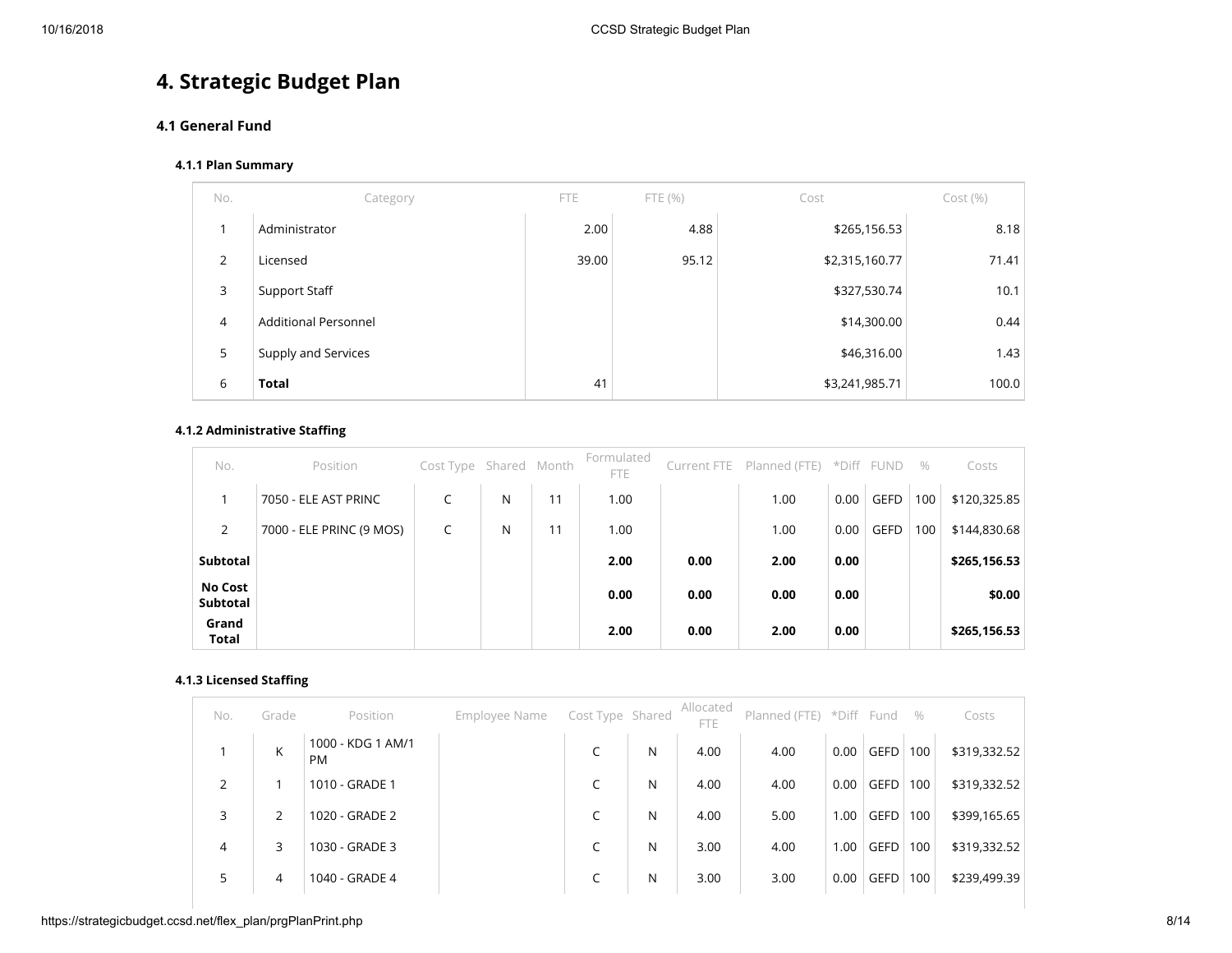| No.                   | Grade         | Position                              | Employee Name           | Cost Type Shared |   | Allocated<br><b>FTE</b> | Planned (FTE) *Diff Fund |         |             | $\%$        | Costs          |
|-----------------------|---------------|---------------------------------------|-------------------------|------------------|---|-------------------------|--------------------------|---------|-------------|-------------|----------------|
| 6                     | 5             | 1050 - GRADE 5                        |                         | C                | N | 3.00                    | 4.00                     | 1.00    | GEFD $ 100$ |             | \$319,332.52   |
| $\overline{7}$        | <b>DISCRE</b> |                                       |                         | $\mathsf C$      | N | 3.00                    | 0.00                     | $-3.00$ | GEFD        | 100         | \$0.00         |
| 8                     |               | 1100 - ART, ELEM                      |                         | C                | N | 1.00                    | 1.00                     | 0.00    | GEFD        | 100         | \$79,833.13    |
| 9                     |               | 1250 - MUSIC, ELEM                    |                         | C                | N | 1.00                    | 1.00                     | 0.00    | GEFD        | 100         | \$79,833.13    |
| 10                    |               | 1260 - PHYSICAL ED                    |                         | C                | N | 1.00                    | 1.00                     | 0.00    | <b>GEFD</b> | 100         | \$79,833.13    |
| 11                    |               | 1400 - HUMANITIES,<br>ELEM            |                         | C                | N | 0.00                    | 1.00                     | 1.00    | GEFD        | 100         | \$79,833.13    |
| 12                    |               | $8000 -$<br>COUNSELOR/ELE             |                         | C                | N | 1.00                    | 1.00                     | 0.00    | <b>GEFD</b> | 100         | \$79,833.13    |
| 13                    |               | 8040 - LIBRARY ELE                    |                         | C                | N | 1.00                    | 0.00                     | $-1.00$ | GEFD $100$  |             | \$0.00         |
| Subtotal              |               |                                       |                         |                  |   | 29.00                   | 29.00                    | 0.00    |             |             | \$2,315,160.77 |
| $\mathbf{1}$          |               | 6031 - ECSE AUTISM-<br><b>KIDS</b>    | HANSEN, LOREEN A        | N                | N | 1.00                    | 1.00                     |         | <b>GEFD</b> | $\Omega$    | \$0.00         |
| $\overline{2}$        |               | 6030 - EAR CHLDHD<br>SP <sub>ED</sub> | KLOSTY, SHERRI E        | N                | N | 1.00                    | 1.00                     |         | <b>GEFD</b> | $\Omega$    | \$0.00         |
| 3                     |               | 8070 - SCH<br>PSYCHOLOGIST            | ROBINSON,<br>KATHLEEN C | N                | N | 1.00                    | 1.00                     |         | <b>GEFD</b> | $\Omega$    | \$0.00         |
| 4                     |               | 6059 - ARL GEN RR K-<br>8             | MOORE, LANCE T          | N                | N | 1.00                    | 1.00                     |         | <b>GEFD</b> | $\mathbf 0$ | \$0.00         |
| 5                     |               | 6110 - SPCH & LANG<br><b>IMPAI</b>    | LEON, CHRISTINA M       | N                | N | 1.00                    | 1.00                     |         | <b>GEFD</b> | $\mathbf 0$ | \$0.00         |
| 6                     |               | 6030 - EAR CHLDHD<br>SP ED            | KNIGHT,<br>JACQUELINE T | N                | N | 1.00                    | 1.00                     |         | <b>GEFD</b> | $\mathbf 0$ | \$0.00         |
| $\overline{7}$        |               | 6099 - ARL, SED                       | <b>COLLINS, MATTHEW</b> | N                | N | 1.00                    | 1.00                     |         | <b>GEFD</b> | $\mathbf 0$ | \$0.00         |
| 8                     |               | 6050 - GEN RR ELEM                    | WOLFE, JAMILYNN         | N                | N | 1.00                    | 1.00                     |         | <b>GEFD</b> | $\mathbf 0$ | \$0.00         |
| 9                     |               | 6110 - SPCH & LANG<br><b>IMPAI</b>    | SAWIN, CATHERINE<br>A   | N                | N | 1.00                    | 1.00                     |         | <b>GEFD</b> | $\mathbf 0$ | \$0.00         |
| 10                    |               | 6031 - ECSE AUTISM-<br><b>KIDS</b>    | MUSNI, YEDID            | N                | N | 1.00                    | 1.00                     |         | <b>GEFD</b> | $\mathbf 0$ | \$0.00         |
| No Cost<br>Subtotal   |               |                                       |                         |                  |   | 10.00                   | 10.00                    | 0.00    |             |             | \$0.00         |
| Grand<br><b>Total</b> |               |                                       |                         |                  |   | 39.00                   | 39.00                    | 0.00    |             |             | \$2,315,160.77 |

# **4.1.4 Support Staff Staffing**

No. Position Employee Name Cost Type Shared Pay Grade Entitl. Month Entitl. Hours Month Hours Diff Hrs FUND % Costs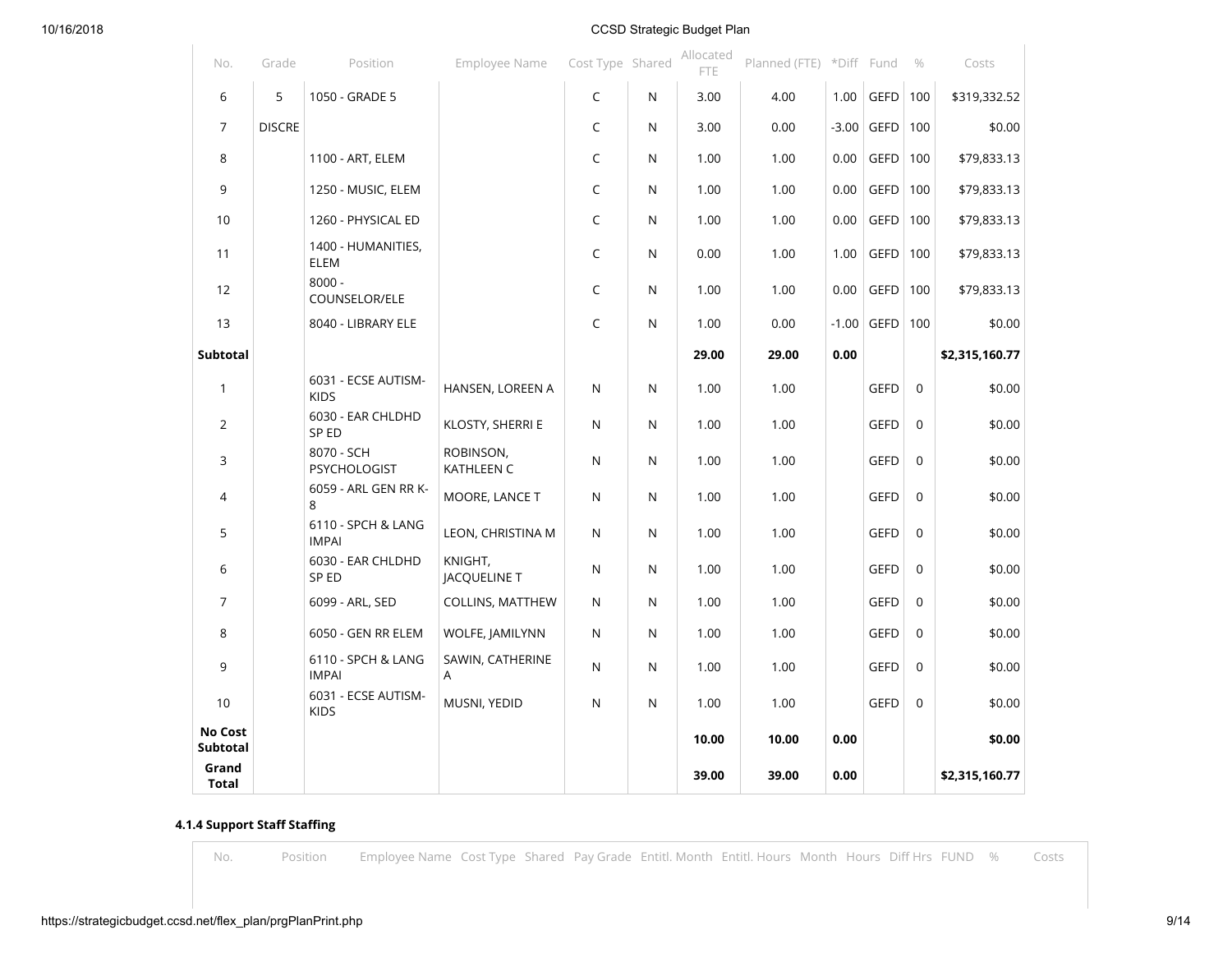| No.            | Position                                     | Employee Name Cost Type Shared Pay Grade Entitl. Month Entitl. Hours Month Hours Diff Hrs FUND |              |   |    |    |         |    |      |          |            | $\%$ | Costs        |
|----------------|----------------------------------------------|------------------------------------------------------------------------------------------------|--------------|---|----|----|---------|----|------|----------|------------|------|--------------|
| $\mathbf{1}$   | 0179 - PE INSTR<br>ASST                      |                                                                                                | $\mathsf C$  | N | 40 | 9  | $6.0\,$ | 9  | 6.0  | 0.00     | GEFD       | 100  | \$27,493.64  |
| 2              | $1555 -$<br><b>COMPUTER</b><br><b>TECH I</b> |                                                                                                | C            | Y | 52 | 10 | 4.0     | 10 | 0.0  | $-4.00$  | GEFD $100$ |      | \$0.00       |
| 3              | 0310 - SCH<br><b>OFFICE</b><br>MANAGE        |                                                                                                | C            | N | 50 | 11 | $8.0\,$ | 11 | 8.0  | 0.00     | $GEFD$ 100 |      | \$64,355.97  |
| 4              | 0143 - ELEM<br><b>SCHOOL CLERK</b>           |                                                                                                | C            | N | 46 | 11 | 8.0     | 11 | 8.0  | 0.00     | GEFD       | 100  | \$53,086.22  |
| 5              | 0123 - OFFICE<br>SPEC II                     |                                                                                                | $\mathsf C$  | N | 45 | 11 | 0.0     | 11 | 0.0  | 0.00     | GEFD       | 100  | \$0.00       |
| 6              | 0090 - FRST<br>AID/SFTY AST                  |                                                                                                | $\mathsf C$  | N | 43 | 9  | $6.0\,$ | 9  | 6.0  | 0.00     | GEFD       | 100  | \$30,391.79  |
| $\overline{7}$ | 0100 - SCHOOL<br>AIDE                        |                                                                                                | C            | N | 40 | 10 | 7.0     | 10 | 0.0  | $-7.00$  | GEFD $100$ |      | \$0.00       |
| 8              | 0105 - LIBRARY<br>AIDE                       |                                                                                                | $\mathsf{C}$ | N | 40 | 9  | 4.1     | 9  | 0.0  | $-4.10$  | GEFD       | 100  | \$0.00       |
| 9              | 8110 - HD CUST                               |                                                                                                | $\mathsf C$  | N | 47 | 12 | 8.0     | 12 | 0.0  | $-8.00$  | GEFD       | 100  | \$0.00       |
| 10             | $8040 -$<br>CUSTODIAN                        |                                                                                                | $\mathsf C$  | N | 43 | 12 | 15.0    | 12 | 0.0  | $-15.00$ | $GEFD$ 100 |      | \$0.00       |
| 11             | 8041 - TEMP<br>CUSTODIAN                     |                                                                                                | C            | N | 43 | 12 |         | 12 |      | 0.00     | GEFD       | 100  | \$0.00       |
| 12             | $8040 -$<br>CUSTODIAN                        | PETETT, ADRIAN<br>A                                                                            | C            | N | 43 |    |         | 12 | 7.0  |          | GEFD       | 100  | \$43,455.58  |
| 13             | $8040 -$<br>CUSTODIAN                        | CASTILLO,<br><b>NORMA</b>                                                                      | C            | N | 43 |    |         | 12 | 8.0  |          | GEFD       | 100  | \$48,674.97  |
| 14             | 8110 - HD CUST                               | THOMPSON,<br>NICCOLOUS LIN                                                                     | C            | N | 47 |    |         | 12 | 8.0  |          | $GEFD$ 100 |      | \$60,072.57  |
| Subtotal       |                                              |                                                                                                |              |   |    |    |         |    | 51.0 |          |            |      | \$327,530.74 |
| $\mathbf{1}$   | 0162 - SPTA II                               | PAVLACK,<br>TABITHA A                                                                          | N            | N |    |    | $6.0\,$ | 9  | 6.0  |          | GEFD       | 0    | \$0.00       |
| $\overline{2}$ | 0162 - SPTA II                               | DENIS SMITH,<br><b>BECKE JO</b>                                                                | N            | N |    |    | $6.5\,$ | 9  | 6.5  |          | GEFD       | 0    | \$0.00       |
| 3              | 0162 - SPTA II                               | TIDWELL,<br><b>JANETTE</b><br><b>ASTORGA</b>                                                   | N            | N |    |    | 6.0     | 9  | 6.0  |          | GEFD       | 0    | \$0.00       |
| 4              | 0162 - SPTA II                               | RANDOLPH,<br><b>MARKITA S</b>                                                                  | N            | N |    |    | $6.5\,$ | 9  | 6.5  |          | GEFD       | 0    | \$0.00       |
| 5              | 0162 - SPTA II                               | MOORE, EVON<br>M                                                                               | N            | N |    |    | 6.0     | 9  | 6.0  |          | GEFD       | 0    | \$0.00       |
| 6              | 0162 - SPTA II                               | TIPPETTS,<br>SHAUNA K                                                                          | N            | N |    |    | $6.0\,$ | 9  | 6.0  |          | GEFD       | 0    | \$0.00       |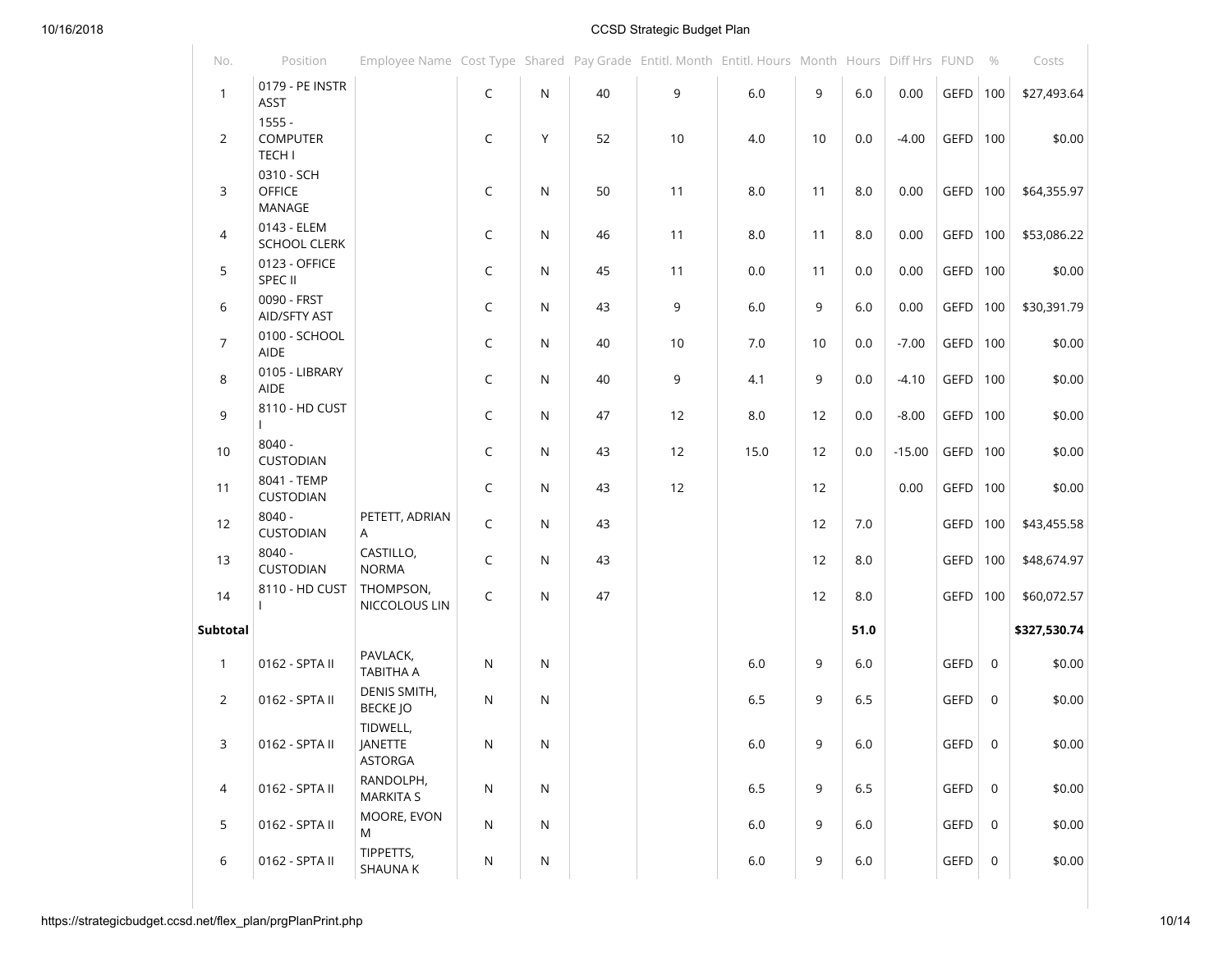| No.                        | Position                                | Employee Name Cost Type Shared Pay Grade Entitl. Month Entitl. Hours Month Hours Diff Hrs FUND |   |   |  |     |   |       |             | $\%$        | Costs        |
|----------------------------|-----------------------------------------|------------------------------------------------------------------------------------------------|---|---|--|-----|---|-------|-------------|-------------|--------------|
| $\overline{7}$             | $0190 -$<br>INSTRUCTIONAL<br><b>AST</b> | PIERCE,<br><b>DOREEN K</b>                                                                     | N | N |  | 5.0 | 9 | 5.0   | <b>GEFD</b> | $\Omega$    | \$0.00       |
| 8                          | $0190 -$<br>INSTRUCTIONAL<br><b>AST</b> | ARITA, NINA E                                                                                  | N | N |  | 5.0 | 9 | 5.0   | GEFD        | $\mathbf 0$ | \$0.00       |
| 9                          | 0162 - SPTA II                          | GONZALEZ,<br><b>MARIA L</b>                                                                    | N | N |  | 6.5 | 9 | 6.5   | <b>GEFD</b> | 0           | \$0.00       |
| 10                         | 0162 - SPTA II                          | RODRIGUEZ,<br><b>IRIS SELENIA</b>                                                              | N | N |  | 6.5 | 9 | 6.5   | GEFD        | $\mathbf 0$ | \$0.00       |
| 11                         | $0190 -$<br>INSTRUCTIONAL<br>AST        | ARITA, NINA E                                                                                  | N | N |  |     | 9 | 1.0   | <b>GEFD</b> | $\mathbf 0$ | \$0.00       |
| 12                         | $0190 -$<br>INSTRUCTIONAL<br><b>AST</b> | PIERCE,<br>DOREEN K                                                                            | N | N |  |     | 9 | 1.0   | <b>GEFD</b> | $\mathbf 0$ | \$0.00       |
| <b>No Cost</b><br>Subtotal |                                         |                                                                                                |   |   |  |     |   | 62.0  |             |             | \$0.00       |
| Grand<br>Total             |                                         |                                                                                                |   |   |  |     |   | 113.0 |             |             | \$327,530.74 |

## **4.1.5 Supplies and Services**

| No.            | GL ACCOUNT#                              | Name                               | Previous Spent | Reason | Amount      | (9/0) |
|----------------|------------------------------------------|------------------------------------|----------------|--------|-------------|-------|
| 1              | 9110001241 Rhodes ES-Regular Instruction |                                    |                |        |             |       |
| $\overline{2}$ | 5535000000                               | <b>Data Communications</b>         | \$0.00         |        |             | 0.00  |
| 3              | 5810000000                               | Dues and Fees                      | \$0.00         |        |             | 0.00  |
| 4              | 5320000000                               | <b>Education Services</b>          | \$0.00         |        |             | 0.00  |
| 5              | 5610000000                               | General Supplies                   | \$0.00         |        | \$36,316.00 | 78.41 |
| 6              | 5642000000                               | Library Books                      | \$0.00         |        |             | 0.00  |
| $\overline{7}$ | 5640000000                               | Other Books                        | \$0.00         |        |             | 0.00  |
| 8              | 5340000000                               | <b>Other Professional Services</b> | \$0.00         |        | \$10,000.00 | 21.59 |
| 9              | 5550000000                               | Printing and Binding               | \$0.00         |        |             | 0.00  |
| 10             | 5650000000                               | <b>Technology Supplies</b>         | \$0.00         |        |             | 0.00  |
| 11             | 5641000000                               | Textbooks                          | \$0.00         |        |             | 0.00  |
| 12             | 9110002241 Rhodes ES-Library Services    |                                    |                |        |             |       |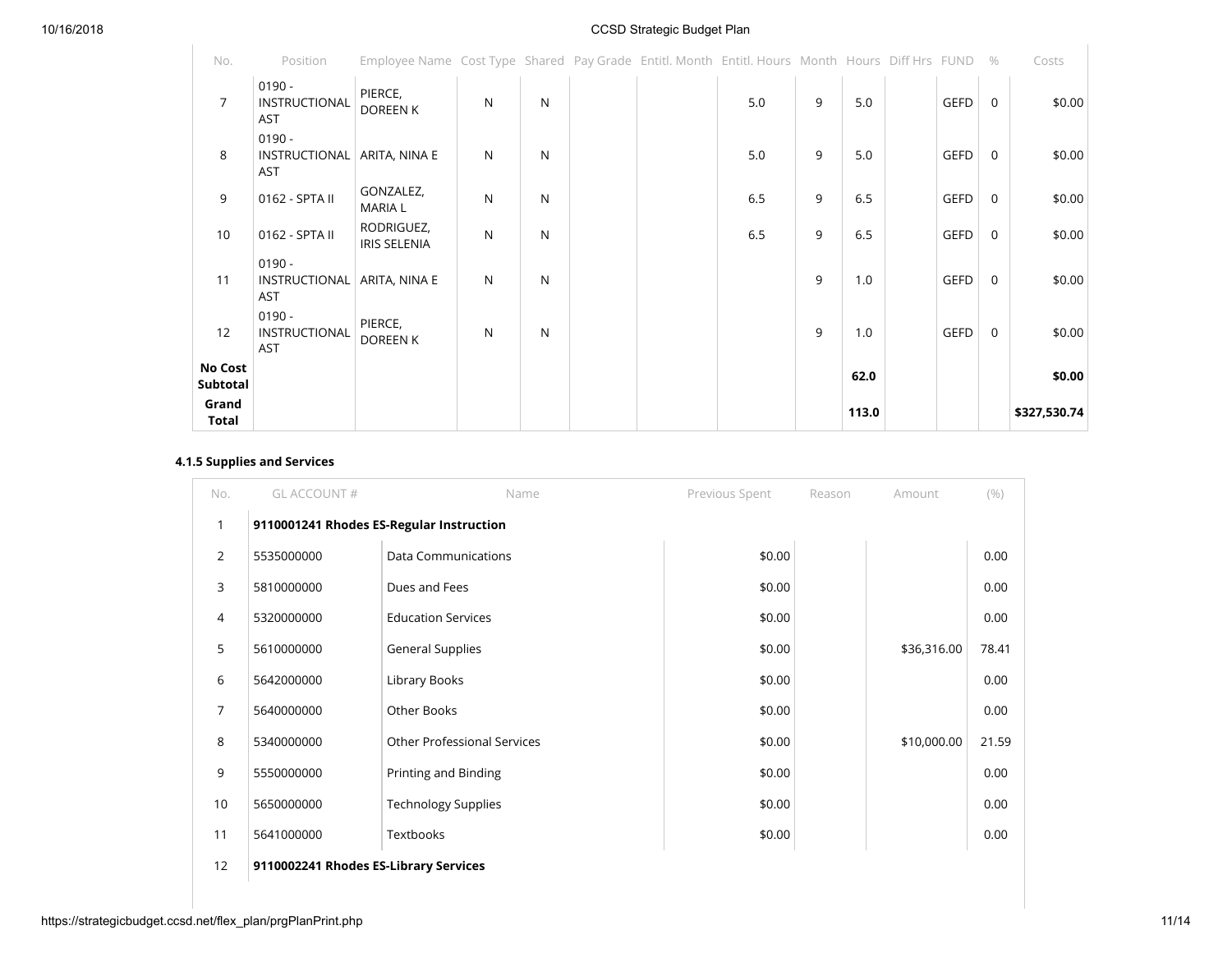| No.   | GL ACCOUNT #                           | Name                                  | Previous Spent | Reason | Amount      | (9/0) |
|-------|----------------------------------------|---------------------------------------|----------------|--------|-------------|-------|
| 13    | 5535000000                             | <b>Data Communications</b>            | \$0.00         |        |             | 0.00  |
| 14    | 5610000000                             | <b>General Supplies</b>               | \$0.00         |        |             | 0.00  |
| 15    | 5642000000                             | Library Books                         | \$0.00         |        |             | 0.00  |
| 16    | 5650000000                             | <b>Technology Supplies</b>            | \$0.00         |        |             | 0.00  |
| 17    | 9110003241 Rhodes ES-Field Trips       |                                       |                |        |             |       |
| 18    | 5513000000                             | <b>Field Trip Clearing</b>            | \$0.00         |        |             | 0.00  |
| 19    | 9110004241 Rhodes ES-Medical Supply    |                                       |                |        |             |       |
| 20    | 5610000000                             | <b>General Supplies</b>               | \$0.00         |        |             | 0.00  |
| 21    | 9110005241 Rhodes ES-Admin             |                                       |                |        |             |       |
| 22    | 5610000000                             | <b>General Supplies</b>               | \$0.00         |        |             | 0.00  |
| 23    | 5531000001                             | Postage                               | \$0.00         |        |             | 0.00  |
| 24    | 5650000000                             | <b>Technology Supplies</b>            | \$0.00         |        |             | 0.00  |
| 25    | 9110006241 Rhodes ES-Custodial         |                                       |                |        |             |       |
| 26    | 5610700000                             | <b>Custodial Supplies</b>             | \$0.00         |        |             | 0.00  |
| 27    | 5610000000                             | <b>General Supplies</b>               | \$0.00         |        |             | 0.00  |
| 28    | 9110012241 Rhodes ES-Staff Development |                                       |                |        |             |       |
| 29    | 5610700000                             | <b>Custodial Supplies</b>             | \$0.00         |        |             | 0.00  |
| 30    | 5220100000                             | <b>FICA</b>                           | \$0.00         |        |             | 0.00  |
| 31    | 5260100000                             | State Unemployment Insurance          | \$0.00         |        |             | 0.00  |
| 32    | 5126647000                             | Teacher Substitute                    | \$0.00         |        |             | 0.00  |
| 33    | 5270100000                             | <b>Workers Compensation Insurance</b> | \$0.00         |        |             | 0.00  |
| Total |                                        |                                       | \$0.00         |        | \$46,316.00 |       |

#### **4.1.6 Additional Personnel Costs**

| No.          | Group | Description            | Type     | Preps | Block | Start | End | Days | Hours<br>Per Day | Cost        |
|--------------|-------|------------------------|----------|-------|-------|-------|-----|------|------------------|-------------|
|              | ∼     | CTT support for school | CT - CTT |       | N     |       |     |      |                  | \$14,300.00 |
| <b>Total</b> |       |                        |          |       |       |       |     |      |                  | \$14,300.00 |

https://strategicbudget.ccsd.net/flex\_plan/prgPlanPrint.php 12/14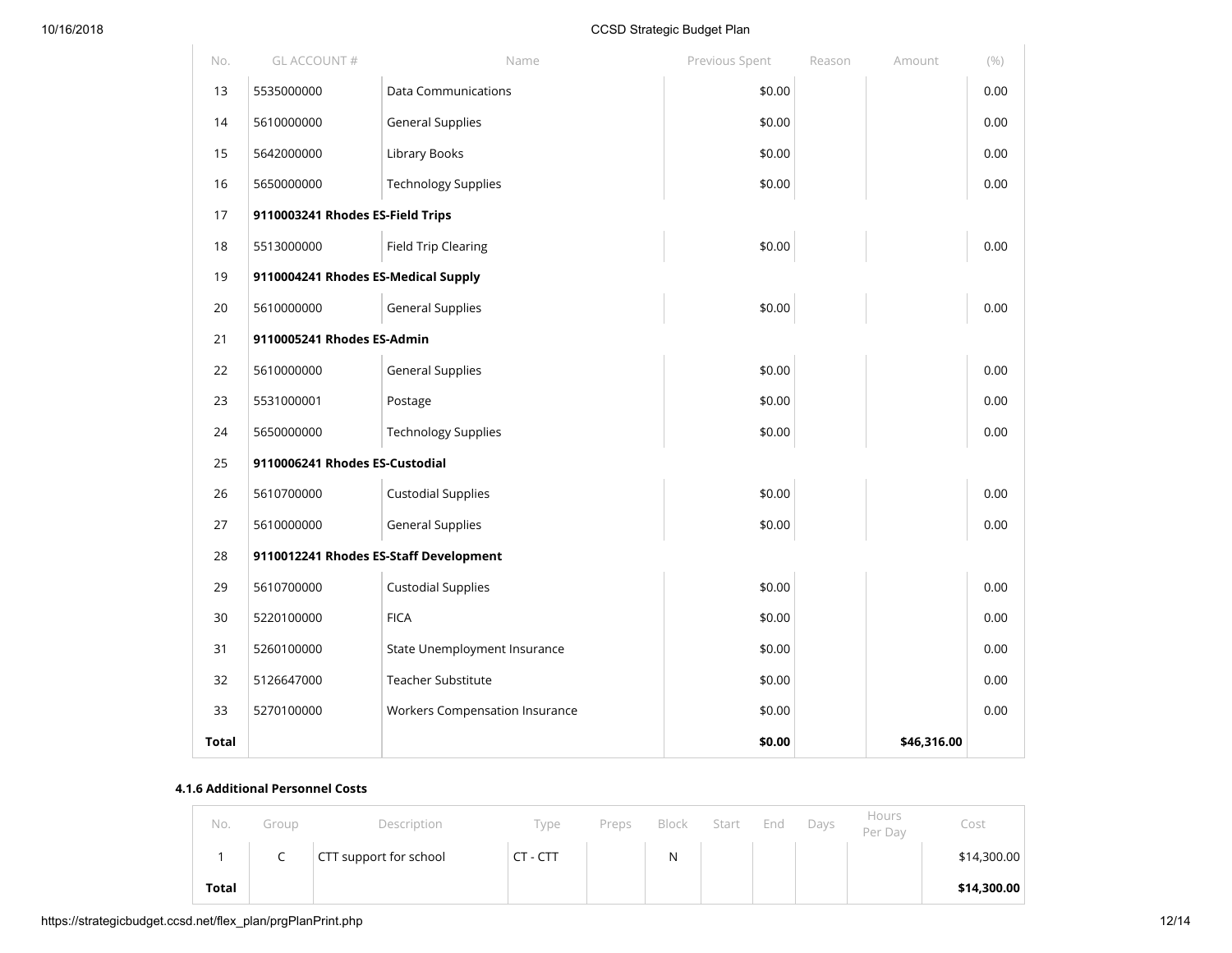## **4.2 Title I Fund**

#### **4.2.1 Plan Summary**

| No.            | Category                    | FTE  | FTE(%) | Cost        | Cost(%) |
|----------------|-----------------------------|------|--------|-------------|---------|
| 1              | Administrator               | 0.00 |        | \$0.00      |         |
| 2              | Licensed                    | 0.00 |        | \$0.00      |         |
| 3              | Support Staff               |      |        | \$6,534.00  | 10.64   |
| $\overline{4}$ | <b>Additional Personnel</b> |      |        | \$34,022.00 | 55.4    |
| 5              | Supply and Services         |      |        | \$20,854.00 | 33.96   |
| 6              | <b>Total</b>                |      |        | \$61,410.00 | 100.0   |

#### **4.2.2 Administrative Staffing**

|              |  | No. Group Position Employee Name Shared Pay-Grade Month Planned (FTE) Hours FUND % Costs |  |     |                              |  |        |
|--------------|--|------------------------------------------------------------------------------------------|--|-----|------------------------------|--|--------|
| <b>Total</b> |  |                                                                                          |  | 0.0 | $\overline{\phantom{0}}$ 0.0 |  | \$0.00 |

## **4.2.3 Licensed Staffing**

|              |  | No. Group Position Employee Name Shared Pay Grade Month Planned (FTE) Hours FUND % Costs |  |           |  |        |
|--------------|--|------------------------------------------------------------------------------------------|--|-----------|--|--------|
| <b>Total</b> |  |                                                                                          |  | $0.0$ 0.0 |  | \$0.00 |

## **4.2.4 Support Staff Staffing**

| No.   | Group | Position                             | Employee Name Shared Pay Grade Month Planned (FTE) Hours FUND % |   |   |     |     |             |                  | Costs          |
|-------|-------|--------------------------------------|-----------------------------------------------------------------|---|---|-----|-----|-------------|------------------|----------------|
|       | N     | $0190 -$<br><b>INSTRUCTIONAL AST</b> | ARITA, NINA E                                                   | N | 9 |     | 1.0 | <b>TIFD</b> |                  | 100 \$3,267.00 |
|       | N     | $0190 -$<br><b>INSTRUCTIONAL AST</b> | PIERCE, DOREEN<br>К                                             | N | 9 |     | 1.0 | TIFD        | 100 <sub>1</sub> | \$3,267.00     |
| Total |       |                                      |                                                                 |   |   | 0.0 | 2.0 |             |                  | \$6,534.00     |

## **4.2.5 Supplies and Services**

| Nο | $GI$ account # | Name                               | Previous Spent | Reason                                                      | Amount   | (%)  |  |
|----|----------------|------------------------------------|----------------|-------------------------------------------------------------|----------|------|--|
|    |                | 9100010241 TITLE I - TITLE I GRANT |                |                                                             |          |      |  |
|    | 5610000000     | <b>General Supplies</b>            | \$0.00         | Paper for tutoring, CTT instruction, progress<br>monitoring | \$954.00 | 4.57 |  |